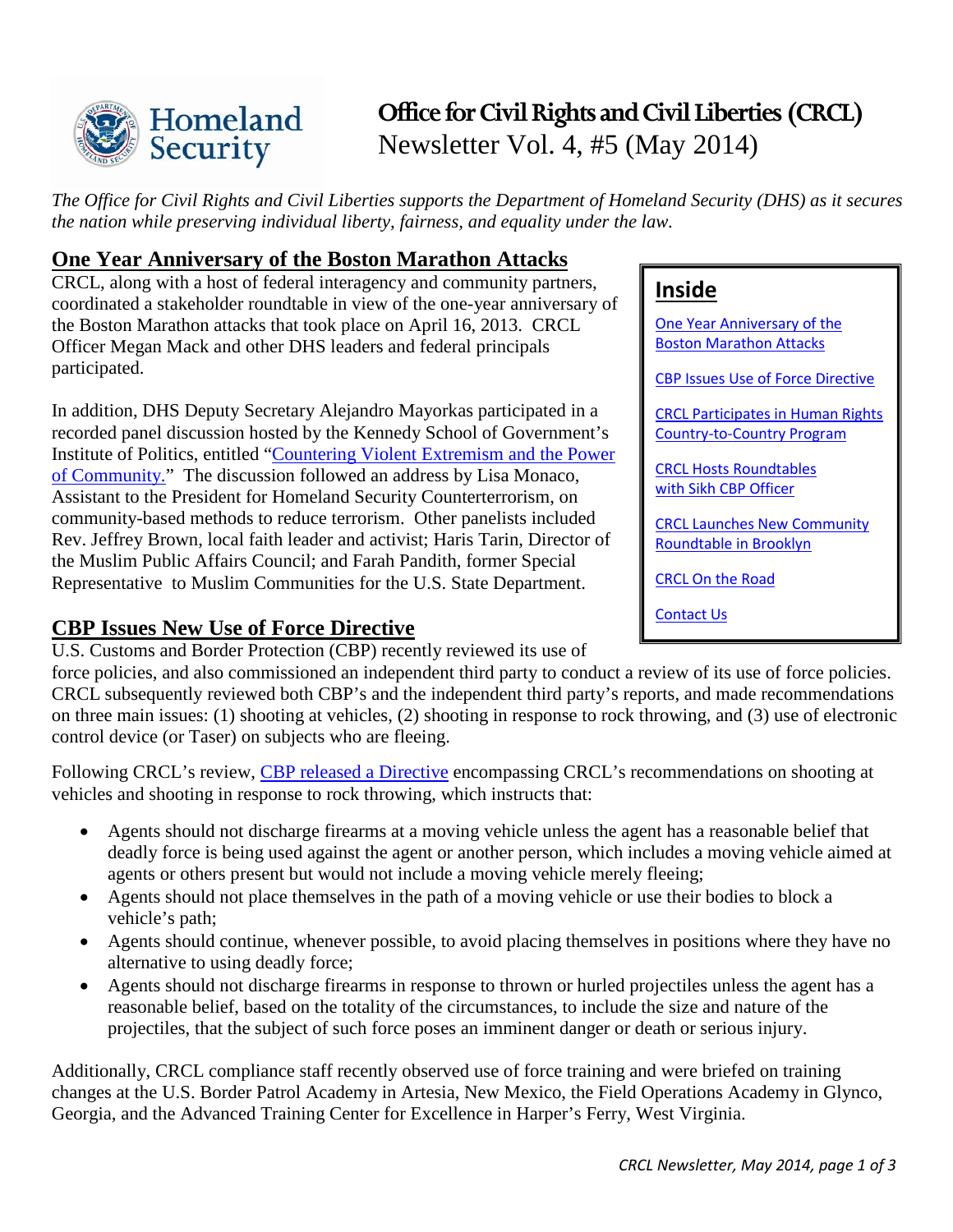# <span id="page-1-0"></span>**CRCL Participates in Human Rights Country-to-Country Program**

 2013. This year's program was designed to follow-up Bosnia; and learn of additional tools implemented in the U.S. to help support UNHRC Resolution 16/18. Bosnian cultural awareness efforts, and new faith-based and civil This month, a CRCL representative traveled to Bosnia-Herzegovina to help conduct follow-up community engagement training in a unique "Country-to-Country" program designed to promote implementation of [UN](http://geneva.usmission.gov/wp-content/uploads/2012/04/Resolution16-18.pdf)  [Human Rights Council \(UNHRC\) Resolution 16/18,](http://geneva.usmission.gov/wp-content/uploads/2012/04/Resolution16-18.pdf) which was first adopted in March 2011 and since readopted by the UN General Assembly. CRCL and experts from the U.S. Department of Justice Civil Rights Division conducted an initial training in Sarajevo in June with the same participants from government, law enforcement, faith-based institutions, and civil society, who provided updates on steps taken in the past year in participants highlighted steps they've taken, such as enhanced police training on hate crimes, airport security society data collection and complaint intake mechanisms



related to discrimination and hate crimes not previously addressed.

 and Discrimination, Incitement to Violence and Violence Against, Persons Based on Religion and Belief." The measures to prevent discrimination based on religion, to protect the ability of members of all religious intolerance, and to foster greater outreach by governments to diverse religious communities, among other The UNHRC Resolution 16/18 addresses "Combating Intolerance, Negative Stereotyping and Stigmatization of, Resolution focuses on concrete, positive measures countries can take to combat religious bias and intolerance rather than legal measures to restrict speech. For example, the Resolution calls on countries to take effective communities to exercise their faith and participate fully in society, to speak out against religious hatred and recommendations.

### <span id="page-1-1"></span>**CRCL Hosts Roundtables with Sikh CBP Officer**

 perspective and personal experiences as a self- identified, practicing Sikh working as a CBP Recently, CRCL hosted roundtables in Seattle and Tampa which included a cultural awareness presentation from CBP Officer Harmit Gill, who is of the Sikh faith. At both roundtables, Officer Gill delivered an impactful presentation on cultural sensitivities and mitigating the risk associated with general stereotypes. He also shared his own Officer.

During the Tampa roundtable, CRCL also delivered a community awareness briefing on homegrown violent extremism issues, and the predatory nature of extremist groups in their recruitment of American



 youth. The briefing has been conducted at roundtables in more than 12 cities thus far to help law enforcement The local U.S. Attorney's Office and several other federal partners participated in the briefing as well as a and communities develop the necessary understanding and strategies to address extremist recruitment tactics. number of local law enforcement officials representing five jurisdictions.